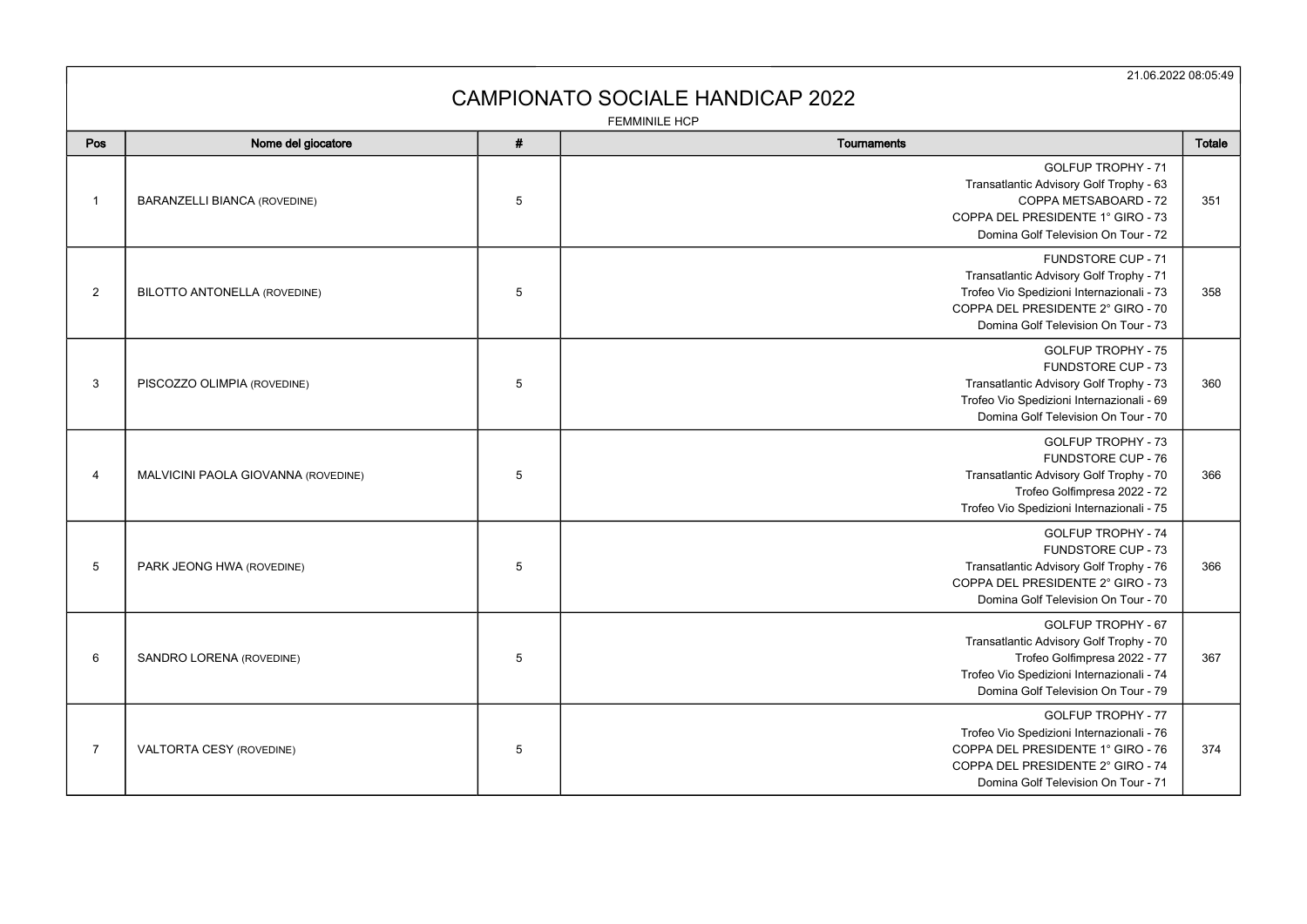| Pos | Nome del giocatore                         | #              | <b>Tournaments</b>                                                                                                                                                                      | Totale |
|-----|--------------------------------------------|----------------|-----------------------------------------------------------------------------------------------------------------------------------------------------------------------------------------|--------|
| 8   | STAMPACCHIA ELISABETTA (ROVEDINE)          | 5              | <b>FUNDSTORE CUP - 78</b><br>Trofeo Vio Spedizioni Internazionali - 73<br>COPPA DEL PRESIDENTE 1° GIRO - 75<br>COPPA DEL PRESIDENTE 2° GIRO - 73<br>Domina Golf Television On Tour - 75 | 374    |
| 9   | FALCONE CRISTINA (ROVEDINE)                | 5              | Transatlantic Advisory Golf Trophy - 75<br>Trofeo Golfimpresa 2022 - 67<br>Trofeo Vio Spedizioni Internazionali - 77<br>COPPA METSABOARD - 81<br>Domina Golf Television On Tour - 77    | 377    |
| 10  | LUCCHINI ENRICA (ROVEDINE)                 | 5              | <b>GOLFUP TROPHY - 77</b><br>Trofeo Vio Spedizioni Internazionali - 73<br>COPPA METSABOARD - 75<br>COPPA DEL PRESIDENTE 1° GIRO - 81<br>Domina Golf Television On Tour - 71             | 377    |
| 11  | BOTTINO MARGHERITA (ROVEDINE)              | 5              | Trofeo Vio Spedizioni Internazionali - 83<br>COPPA METSABOARD - 83<br>COPPA DEL PRESIDENTE 1° GIRO - 78<br>COPPA DEL PRESIDENTE 2° GIRO - 66<br>Domina Golf Television On Tour - 86     | 396    |
| 12  | PARRES NAVARRO MARIA BERENGUELA (ROVEDINE) | $\overline{4}$ | FUNDSTORE CUP - 73<br>Trofeo Golfimpresa 2022 - 72<br>COPPA DEL PRESIDENTE 1° GIRO - 85<br>COPPA DEL PRESIDENTE 2° GIRO - 81                                                            | 311    |
| 13  | SANTAGOSTINO STEFANIA (ROVEDINE)           | $\mathbf{3}$   | <b>GOLFUP TROPHY - 67</b><br>Transatlantic Advisory Golf Trophy - 77<br>Domina Golf Television On Tour - 73                                                                             | 217    |
| 14  | PIRAS LAURA (ROVEDINE)                     | 3              | COPPA METSABOARD - 69<br>COPPA DEL PRESIDENTE 1° GIRO - 74<br>COPPA DEL PRESIDENTE 2° GIRO - 75                                                                                         | 218    |
| 15  | FRANCHINI BAUMANN FRANCESCA (ROVEDINE)     | $\mathbf{3}$   | <b>FUNDSTORE CUP - 77</b><br>Transatlantic Advisory Golf Trophy - 78<br>COPPA DEL PRESIDENTE 2° GIRO - 70                                                                               | 225    |
| 16  | <b>BELLONI MARTINA (MOLINETTO)</b>         | 2              | COPPA DEL PRESIDENTE 1° GIRO - 74<br>Domina Golf Television On Tour - 71                                                                                                                | 145    |
| 17  | ZOBBI CLARA (ROVEDINE)                     | $\overline{2}$ | GOLFUP TROPHY - 76<br>COPPA DEL PRESIDENTE 1° GIRO - 71                                                                                                                                 | 147    |
| 18  | CARRARA GRAZIELLA (ROVEDINE)               | 2              | COPPA DEL PRESIDENTE 1° GIRO - 78<br>COPPA DEL PRESIDENTE 2° GIRO - 81                                                                                                                  | 159    |